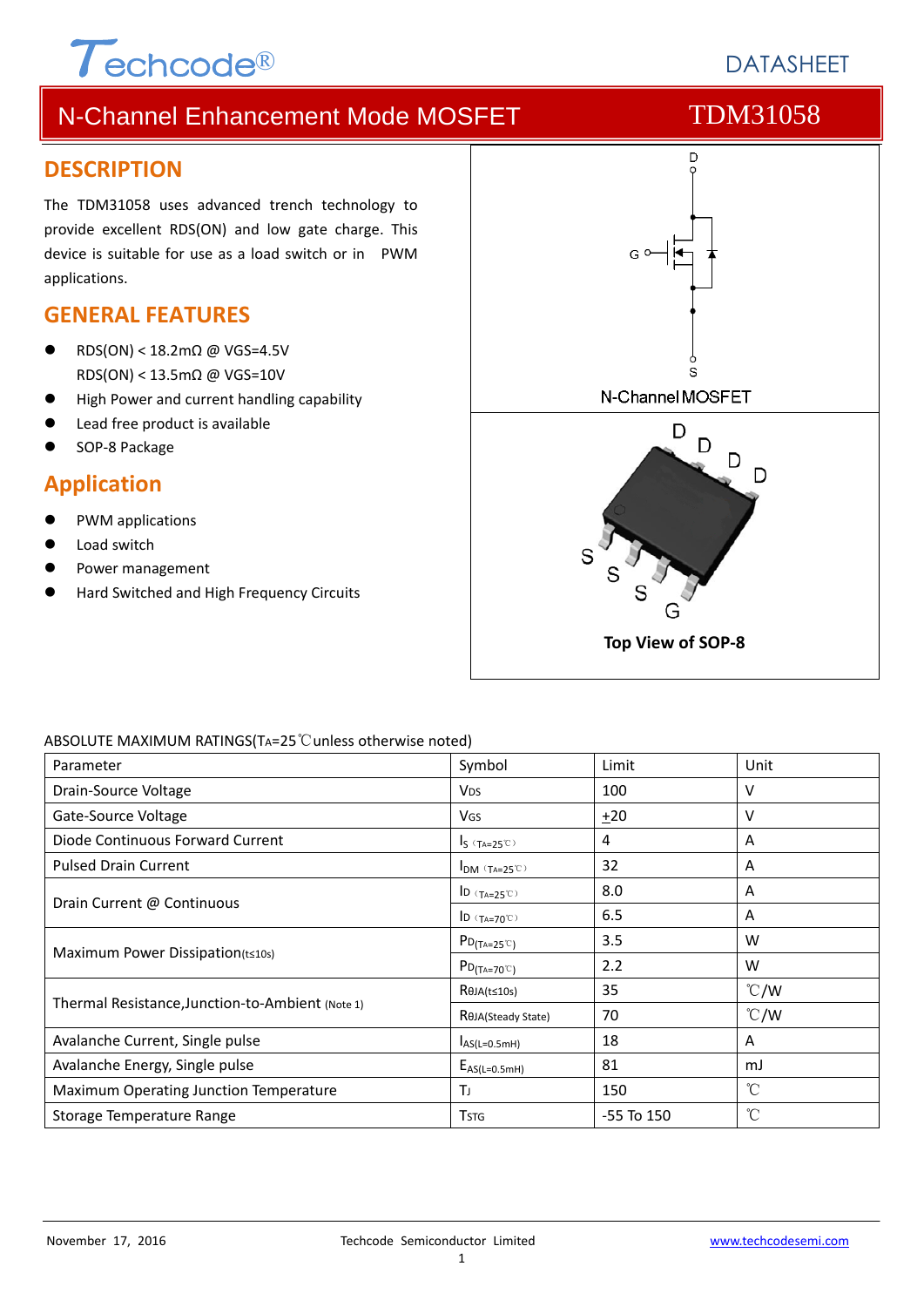

# **ELECTRICAL CHARACTERISTICS (TA=25**℃**unless otherwise noted)**

| Parameter                                 | Symbol                   | Condition                                         | Min                      | Typ            | Max                      | Unit      |  |  |
|-------------------------------------------|--------------------------|---------------------------------------------------|--------------------------|----------------|--------------------------|-----------|--|--|
| OFF CHARACTERISTICS                       |                          |                                                   |                          |                |                          |           |  |  |
| Drain-Source Breakdown Voltage            | <b>BV</b> <sub>DSS</sub> | VGS=0V ID=250µA                                   | 100                      | $\blacksquare$ | $\overline{\phantom{a}}$ | $\vee$    |  |  |
| Zero Gate Voltage Drain Current           | <b>l</b> <sub>DSS</sub>  | VDS=80V,VGS=0V                                    | $\overline{a}$           | $\blacksquare$ | $\mathbf{1}$             | $\mu$ A   |  |  |
| Gate-Body Leakage Current                 | lgss                     | VGs=±20V,VDs=0V                                   | $\overline{\phantom{a}}$ | $\sim$         | ±100                     | nA        |  |  |
| <b>ON CHARACTERISTICS (Note 2)</b>        |                          |                                                   |                          |                |                          |           |  |  |
| <b>Gate Threshold Voltage</b>             | VGS(th)                  | V <sub>DS</sub> =VGS, I <sub>D</sub> =250µA       | $\mathbf{1}$             | $\overline{2}$ | 3                        | $\vee$    |  |  |
| Drain-Source On-State Resistance          | R <sub>DS</sub> (ON)     | VGS=4.5V, ID=15A                                  | L.                       | 14             | 18.2                     | $m\Omega$ |  |  |
|                                           | R <sub>DS</sub> (ON)     | VGS=10V, ID=20A                                   | $\overline{a}$           | 11.2           | 13.5                     | $m\Omega$ |  |  |
| <b>DYNAMIC CHARACTERISTICS (Note3)</b>    |                          |                                                   |                          |                |                          |           |  |  |
| Gate Resistance                           | $R_G$                    | VDS=0V, VGS=0V, F=1.0MHz                          | $\overline{\phantom{a}}$ | 1.0            | $\equiv$                 | Ω         |  |  |
| Input Capacitance                         | Ciss                     | VDS=30V, VGS=0V, F=1.0MHz                         | $\overline{\phantom{a}}$ | 1440           | 1880                     | PF        |  |  |
| <b>Output Capacitance</b>                 | Coss                     |                                                   | L.                       | 405            | $\bar{\mathcal{L}}$      | PF        |  |  |
| Reverse Transfer Capacitance              | Crss                     |                                                   |                          | 30             | $\overline{a}$           | PF        |  |  |
| <b>SWITCHING CHARACTERISTICS (Note 3)</b> |                          |                                                   |                          |                |                          |           |  |  |
| Turn-on Delay Time                        | td(on)                   | VDS=30V, RL=30 $\Omega$ , VGEN=10V, RG=6 $\Omega$ | $\bar{\phantom{a}}$      | 16             | 29                       | nS        |  |  |
| Turn-on Rise Time                         | tr                       | $ID=1A$                                           | $\blacksquare$           | 7              | 13                       | nS        |  |  |
| Turn-Off Delay Time                       | td(off)                  |                                                   | $\overline{a}$           | 38             | 69                       | nS        |  |  |
| <b>Turn-Off Fall Time</b>                 | tf                       |                                                   | $\overline{a}$           | 41             | 74                       | nS        |  |  |
| <b>Total Gate Charge</b>                  | Qg                       | VDS=50V,ID=20A,VGS=10V                            | $\overline{a}$           | 28             | 40                       | nC        |  |  |
| Gate-Source Charge                        | Qgs                      |                                                   | $\blacksquare$           | 4.8            | $\bar{\phantom{a}}$      | nC        |  |  |
| Gate-Drain Charge                         | Qgd                      |                                                   | $\overline{a}$           | 5.8            | $\overline{a}$           | nC        |  |  |
| Body Diode Reverse Recovery Time          | Trr                      | IF=20A, $dl/dt=100A/\mu s$                        | $\sim$                   | 45             | ÷,                       | nS        |  |  |
| Body Diode Reverse Recovery Charge        | $Q_{rr}$                 |                                                   | $\overline{a}$           | 86             | $\Box$                   | nC        |  |  |
| <b>DRAIN-SOURCE DIODE CHARACTERISTICS</b> |                          |                                                   |                          |                |                          |           |  |  |
| Diode Forward Voltage (Note 2)            | <b>V</b> sp              | VGS=0V, Is=2A                                     |                          | 0.8            | 1.3                      | $\vee$    |  |  |

NOTES:

1. Pulse width limited by max. junction temperature.

2. Pulse Test: Pulse Width  $\leq 300$ μs, Duty Cycle  $\leq 2\%$ .

3. Guaranteed by design, not subject to production testing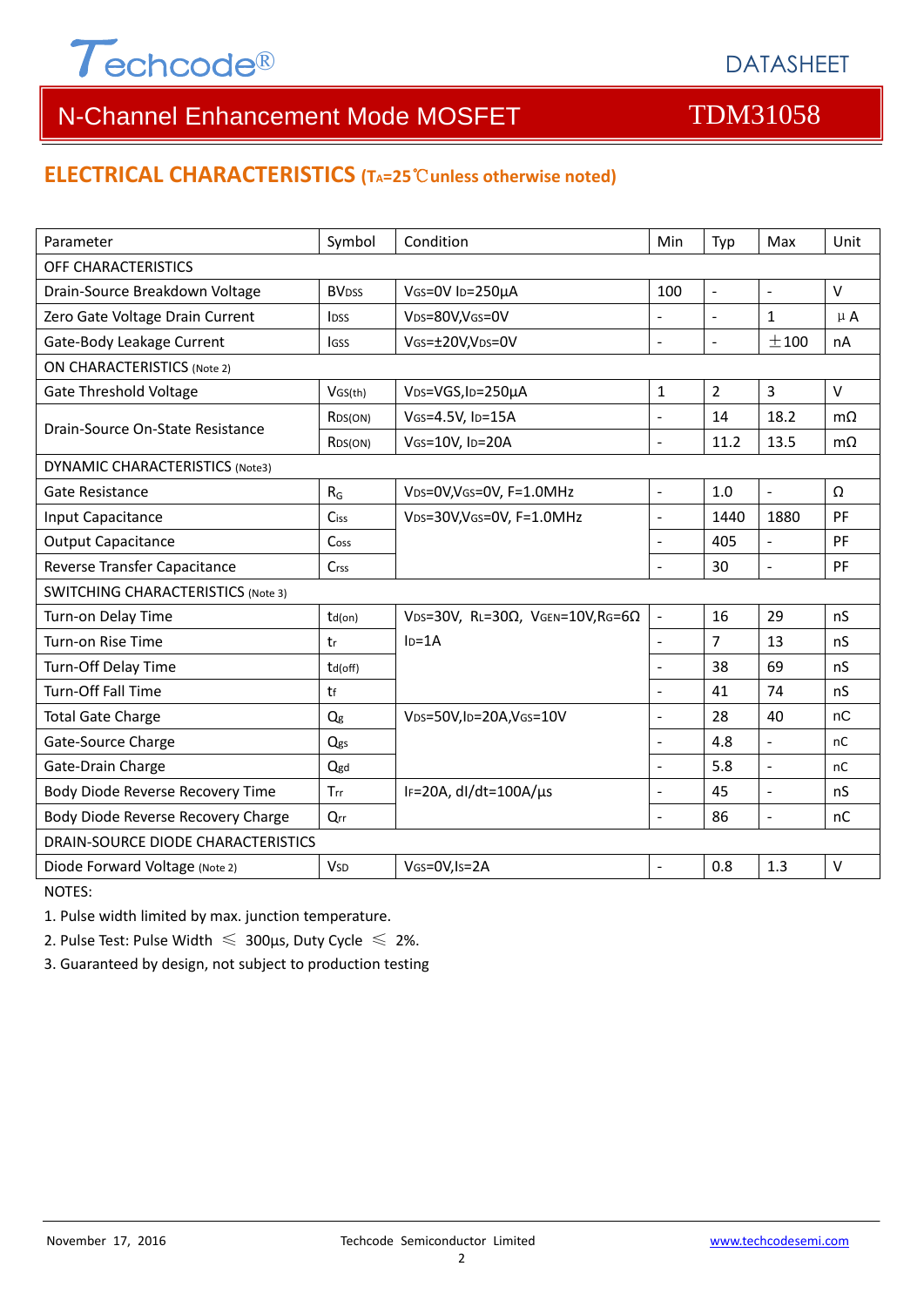

# **Typical Operating Characteristics**



**Safe Operation Area** 



V<sub>DS</sub> - Drain - Source Voltage (V)



T<sub>j</sub>-Junction Temperature

**Thermal Transient Impedance** 



Square Wave Pulse Duration (sec)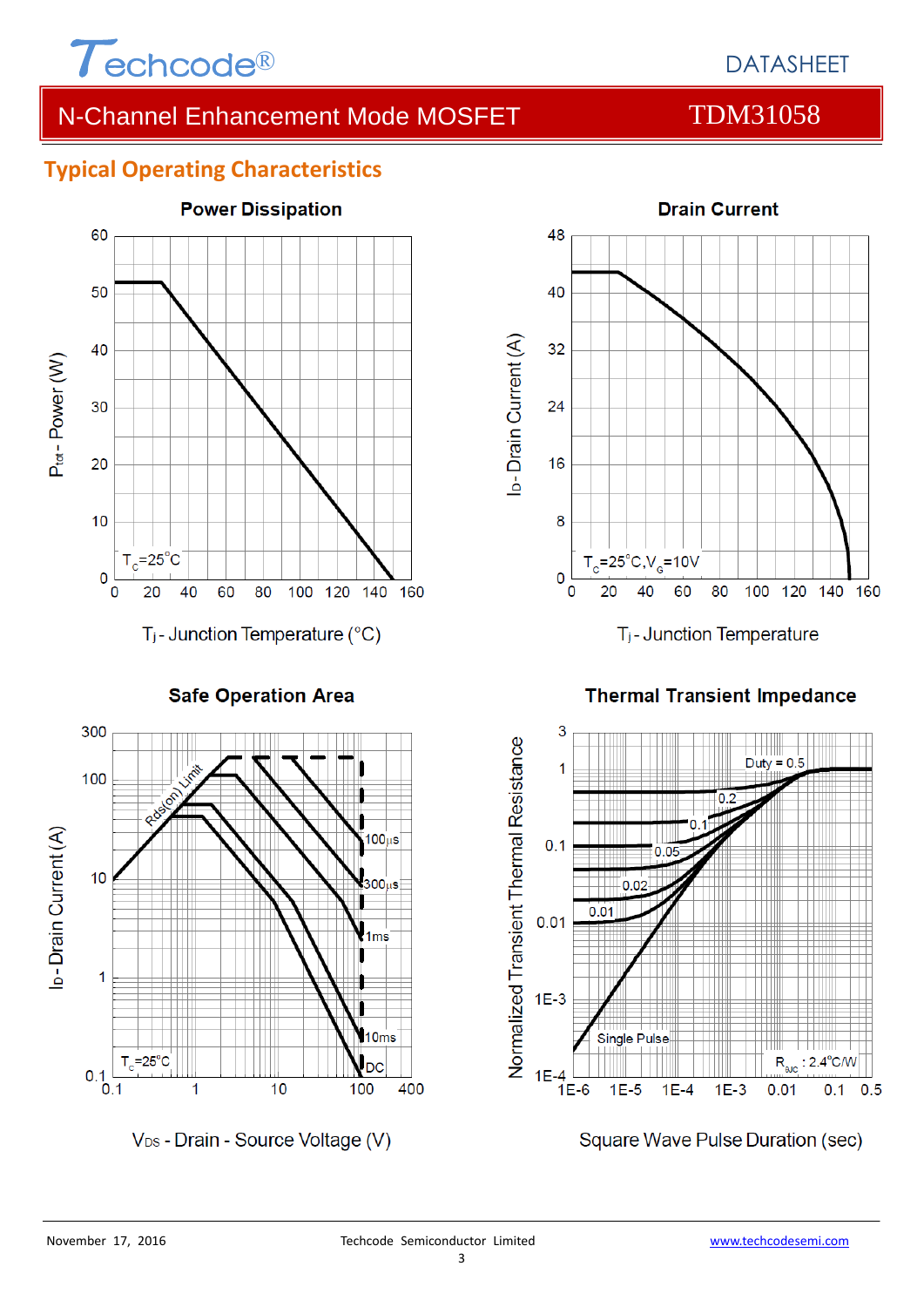

# **Typical Operating Characteristics (Cont.)**



### **Output Characteristics**

# **Drain-Source On Resistance**



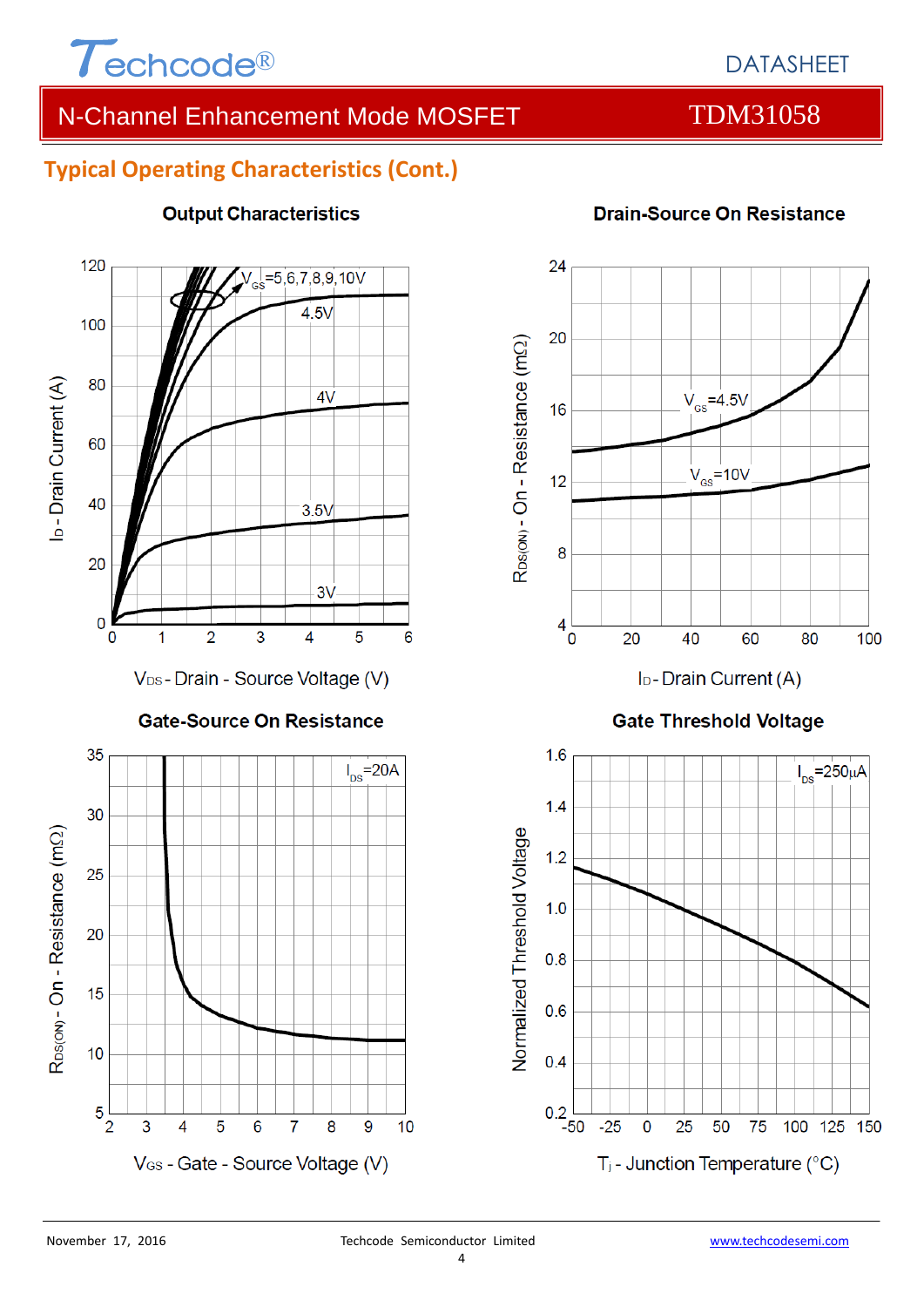

## **Typical Operating Characteristics (Cont.)**



### **Drain-Source On Resistance**



### **Source-Drain Diode Forward**

### **Gate Charge**

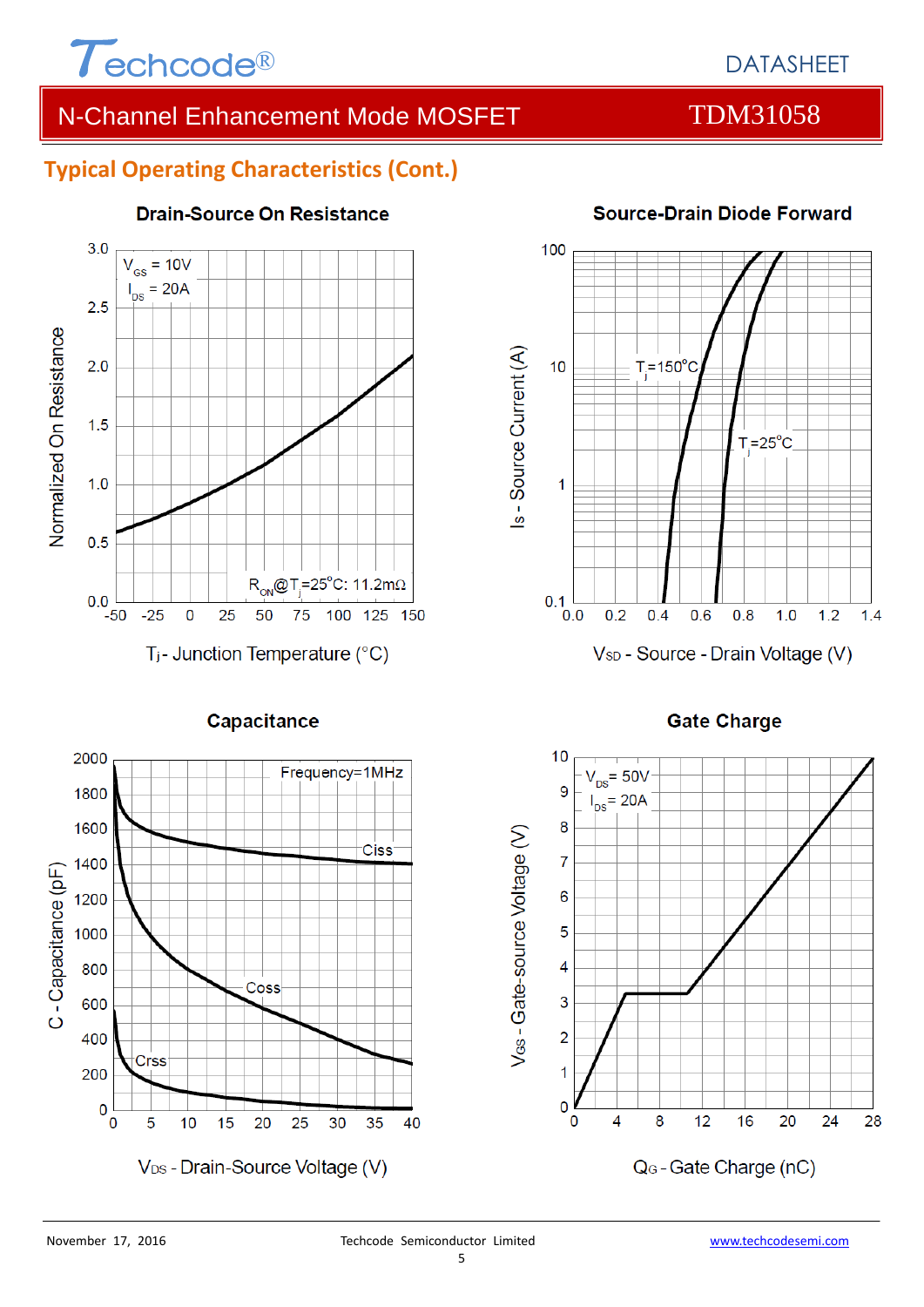

# **Package Information**

SOP-8 Package



|        | Dimensions In Millimeters |           | Dimensions In Inches |             |  |
|--------|---------------------------|-----------|----------------------|-------------|--|
| Symbol | Min                       | Max       | Min                  | Max         |  |
| Α      | 1.350                     | 1.750     | 0.053                | 0.069       |  |
| A1     | 0.100                     | 0.250     | 0.004                | 0.010       |  |
| A2     | 1.350                     | 1.550     | 0.053                | 0.061       |  |
| b      | 0.330                     | 0.510     | 0.013                | 0.020       |  |
| C      | 0.170                     | 0.250     | 0.006                | 0.010       |  |
| D      | 4.700                     | 5.100     | 0.185                | 0.200       |  |
| F      | 3.800                     | 4.000     | 0.150                | 0.157       |  |
| E1     | 5.800                     | 6.200     | 0.228                | 0.244       |  |
| e      | 1.270 (BSC)               |           | 0.050(BSC)           |             |  |
|        | 0.400                     | 1.270     | 0.016                | 0.050       |  |
|        | 0°                        | $8^\circ$ | $0^{\circ}$          | $8^{\circ}$ |  |